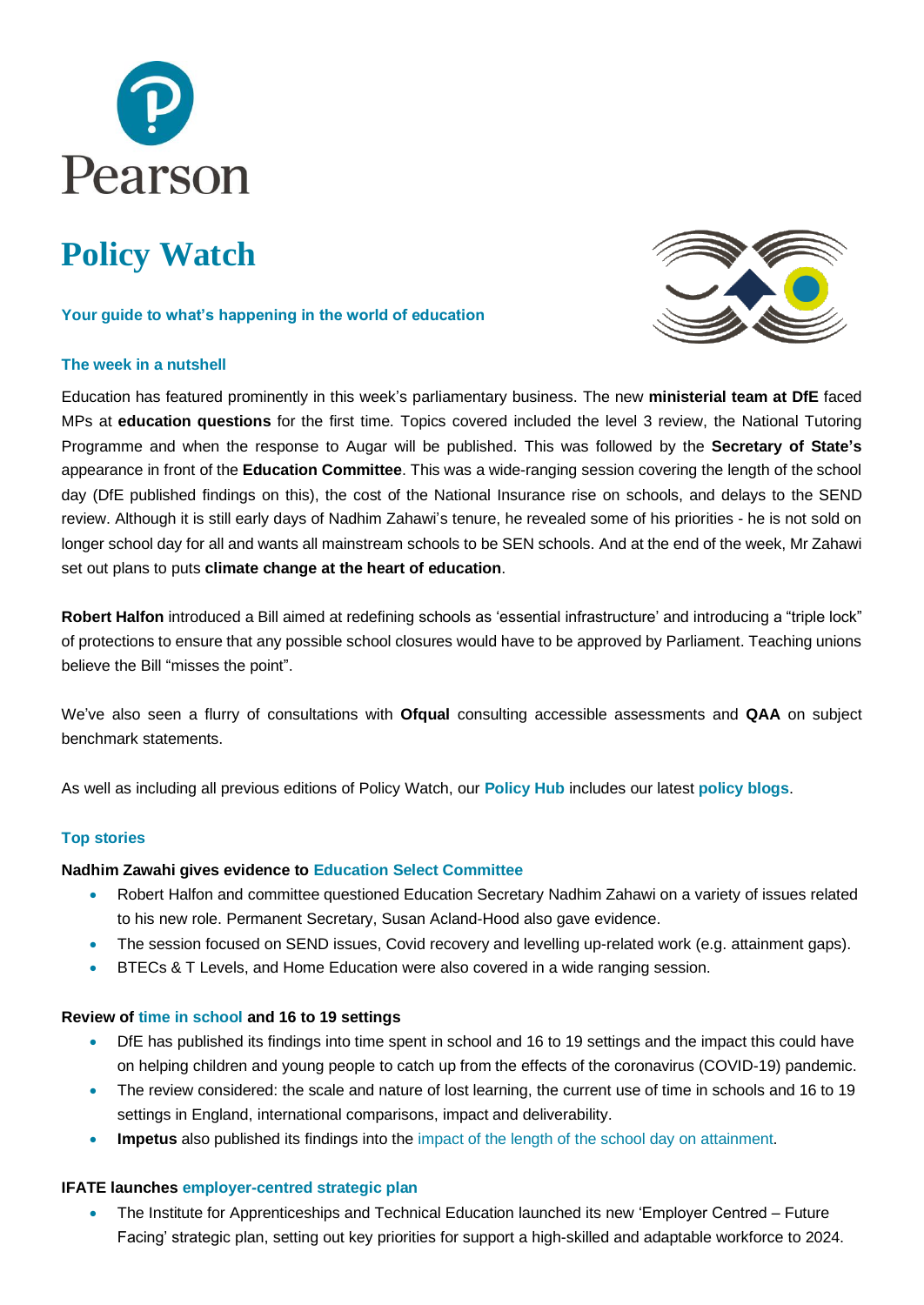• Priorities are: delivering for employers; building a more integrated skills system; Securing continuous improvement.

# **Wales: New "national steward" to fund, regulate and [support all post-16 education](https://gov.wales/wales-have-new-national-steward-fund-regulate-and-support-all-post-16-education)**

- The Welsh Government has set out its vision to radically reform post-16 education, for the first time ever enshrining in law nine national strategic purposes for the post-compulsory education system.
- To ensure learners have the support of a coherent sector, focused on widening access and increasing opportunities, the Welsh Government will establish a new Commission for Tertiary Education and Research.
- As a result all elements of post-16 education including colleges, universities, adult education, apprenticeships and sixth forms – will come under the one body.

# **ESFA: [Guidance](https://www.gov.uk/guidance/htqs) on Higher Technical Qualifications**

- The guidance covers a national [opt-in approval scheme](https://www.instituteforapprenticeships.org/higher-technical-qualifications/approvals-process-and-timelines/) for new and existing qualifications, which will recognise prestigious HTQs that provide the skills that employers want. Awarding bodies can submit qualifications to be approved against the Institute's occupational standards at levels 4-5.
- The first approvals cycle for Digital qualifications concluded in Summer 2021, with the first approved qualifications available to be taught from September 2022. Cycle 2 will launch on 5 July 2021 for submissions of qualifications for Health & Science and Construction, with a further opportunity for Digital qualifications.

# **Pearson news**

**[Global Learner Survey & HE](https://www.pearson.com/uk/educators/higher-education-educators/course-development-blog/2021/10/students-expect-fundamental-change-in-university-education-becau.html)** The Pearson Global Learner Survey has found that 82% of UK university students believe that universities will fundamentally change because of the pandemic. Read about more findings [here.](https://www.pearson.com/uk/educators/higher-education-educators/course-development-blog/2021/10/students-expect-fundamental-change-in-university-education-becau.html)

# **Pearson tweets of the week**

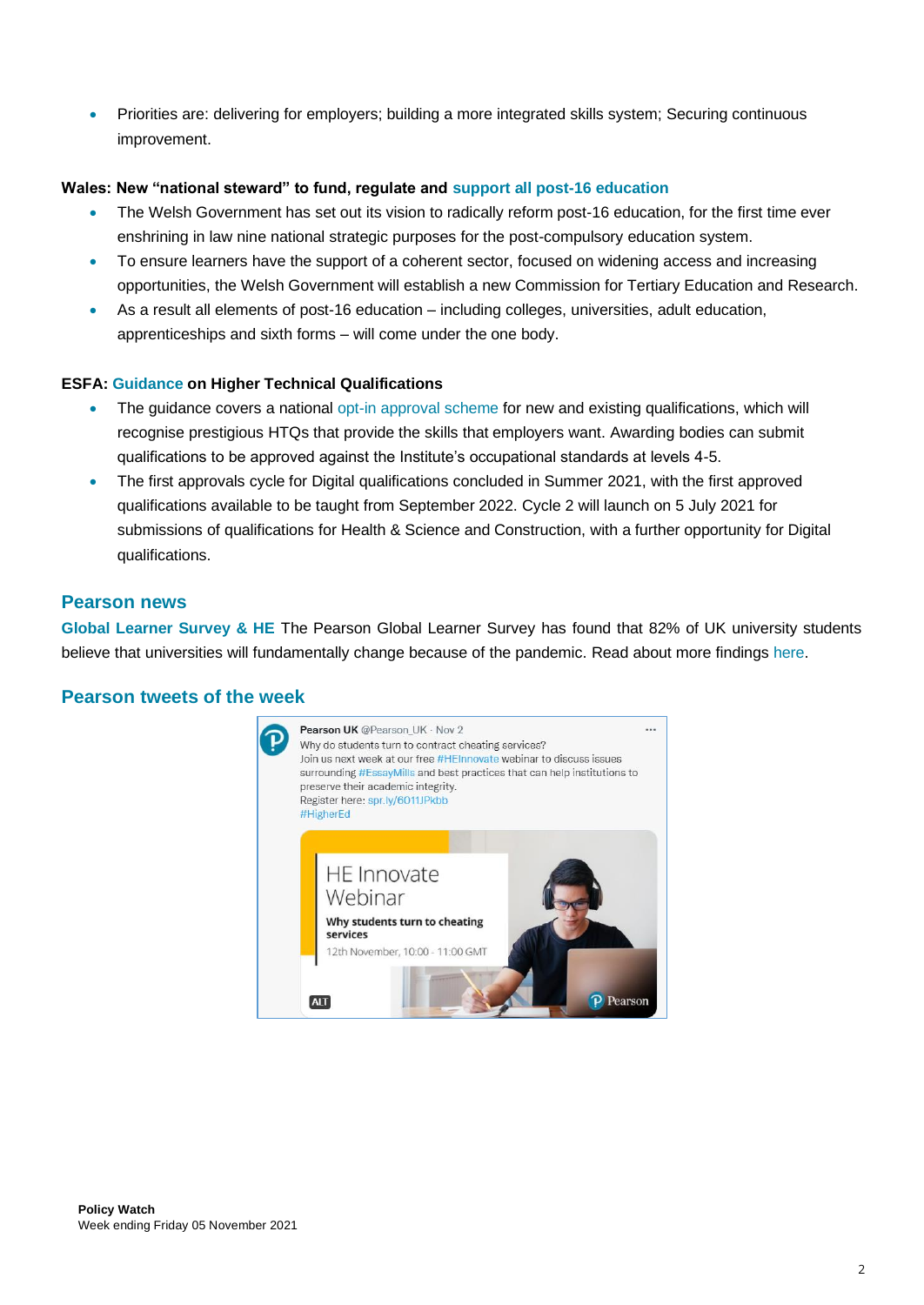# **Other news**

# **Parliamentary**

- Climate change to be put at heart of [education](https://www.gov.uk/government/news/education-secretary-puts-climate-change-at-the-heart-of-education--2)
- [Education Oral Questions \(1 November 2021\)](https://hansard.parliament.uk/commons/2021-11-01/debates/1D49C257-F0DB-4054-8D6A-9DEC888CDE27/OralAnswersToQuestions)
- [Education Committee: Accountability hearings \(Secretary of State\)](https://committees.parliament.uk/event/6137/formal-meeting-oral-evidence-session/)
- [Attendance in education and early years settings during the coronavirus \(COVID-19\) pandemic](https://www.gov.uk/government/collections/attendance-in-education-and-early-years-settings-during-the-coronavirus-covid-19-outbreak)
- [DfE: Pupils' progress in the 2020 to 2021 academic year](https://www.gov.uk/government/publications/pupils-progress-in-the-2020-to-2021-academic-year-interim-report)
- [DfE: Education Secretary puts climate change at the heart of education](https://www.gov.uk/government/news/education-secretary-puts-climate-change-at-the-heart-of-education--2)
- [DfE: Review of time in school and 16 to 19 settings](https://www.gov.uk/government/publications/review-of-time-in-school-and-16-to-19-settings?utm_medium=email&utm_campaign=govuk-notifications&utm_source=4589d61a-3484-43a4-9101-3440d8bd1540&utm_content=immediately)
- [DfE: Children's Minister address to National Centre for Family Hubs](https://www.gov.uk/government/speeches/childrens-minister-address-to-national-centre-for-family-hubs)
- [Elective home education: Education Committee publishes Government response to report](file:///C:/Users/tom.hunter/Documents/Client%20Research/Pearson/Weekly%20Roundups/Elective%20home%20education:%20Education%20Committee%20publishes%20Government%20response%20to%20report)
- [Budget Resolutions \(led by Education Secretary\) \(2 November 2021\)](https://hansard.parliament.uk/commons/2021-11-02/debates/D7226608-7FEC-48EA-B4C8-5F4486A89BAA/BudgetResolutions)
- Ten Minute Rule: Schools and Educational Settings (Essential [Infrastructure](https://hansard.parliament.uk/commons/2021-11-03/debates/9987D24F-415E-479E-8A91-88B8EE1149CC/SchoolsAndEducationalSettings(EssentialInfrastructureAndOpeningDuringEmergencies)) and Opening During [Emergencies\)](https://hansard.parliament.uk/commons/2021-11-03/debates/9987D24F-415E-479E-8A91-88B8EE1149CC/SchoolsAndEducationalSettings(EssentialInfrastructureAndOpeningDuringEmergencies)) (Robert Halfon, Con, Harlow)
- [Westminster Hall debate: Tackling the Digital Divide \(Stephen Timms, Lab, East Ham\)](https://hansard.parliament.uk/commons/2021-11-04/debates/296B9076-A3B9-4ECA-B0FF-2EE16F46A600/TacklingTheDigitalDivide)
- [Education Committee: Prison education](https://committees.parliament.uk/event/6136/formal-meeting-oral-evidence-session/)

# **Regulatory and funding bodies**

- [QAA: Consultation on 13 Subject Benchmark Statements](https://www.qaa.ac.uk/news-events/news/consultation-on-13-subject-benchmark-statements)
- [Ofsted launches consultation for children's homes and residential holiday schemes](file:///C:/Users/UPEDLDA/AppData/Local/Microsoft/Windows/INetCache/Content.Outlook/VRYAASCG/Ofsted%20launches%20consultation%20for%20children’s%20homes%20and%20residential%20holiday%20schemes)
- [Ofqual: Consultation on designing and developing accessible assessments](file:///C:/Users/UPEDLDA/AppData/Local/Microsoft/Windows/INetCache/Content.Outlook/VRYAASCG/Consultation%20on%20designing%20and%20developing%20accessible%20assessments)
- IfATE: 2021 [stakeholder survey now open](https://www.instituteforapprenticeships.org/about/newshub/news-events/have-your-say-our-2021-stakeholder-survey-is-now-open/)
- [IfATE: Institute leading way with green skills in drive to net zero](https://www.instituteforapprenticeships.org/about/newshub/news-events/institute-leading-way-with-green-skills-in-drive-to-net-zero/)
- [ESFA Update: 3 November 2021](https://www.gov.uk/government/publications/esfa-update-3-november-2021)
- [ESFA: Higher technical qualifications \(HTQs\) guidance](https://www.gov.uk/guidance/htqs)
- [OfS: 'Left-behind' areas missing out on university access and graduate jobs](https://www.officeforstudents.org.uk/news-blog-and-events/press-and-media/left-behind-areas-missing-out-on-university-access-and-graduate-jobs/)

## **Schools**

- Impetus: [Examining the impact of the length of the school day on attainment](https://www.impetus.org.uk/assets/publications/Impetus-Time-Well-Spent-report-FINAL.pdf)
- DfE: CO2 monitors: [cumulative](https://explore-education-statistics.service.gov.uk/find-statistics/co2-monitors-cumulative-delivery-statistics) delivery statistics
- ONS: [Key stage 4 performance 2021](https://www.gov.uk/government/statistics/key-stage-4-performance-2021?utm_medium=email&utm_campaign=govuk-notifications&utm_source=9b5a9422-ec2a-4d5f-8b94-5fba96f95e64&utm_content=immediately)

# **Further Education & Skills**

- [ONS: A level and other 16 to 18 results: 2021 \(provisional\)](https://www.gov.uk/government/statistics/a-level-and-other-16-to-18-results-2021-provisional?utm_medium=email&utm_campaign=govuk-notifications&utm_source=176d0d12-5fca-4af2-95c9-cea18ea8caf9&utm_content=immediately)
- [DfE: Review of time in school and 16 to 19 settings](https://www.gov.uk/government/publications/review-of-time-in-school-and-16-to-19-settings?utm_medium=email&utm_campaign=govuk-notifications&utm_source=4589d61a-3484-43a4-9101-3440d8bd1540&utm_content=immediately)
- [DfE: Opportunity area grant: S31 determination letter for 2021 to 2022, October 2021](https://assets.publishing.service.gov.uk/government/uploads/system/uploads/attachment_data/file/1031230/Oct_2021_Grant_determination_and_letter_to_local_authorities.pdf)

# **Higher Education**

• [QAA: New consultation on 13 Subject Benchmark Statements](https://www.qaa.ac.uk/news-events/news/consultation-on-13-subject-benchmark-statements)